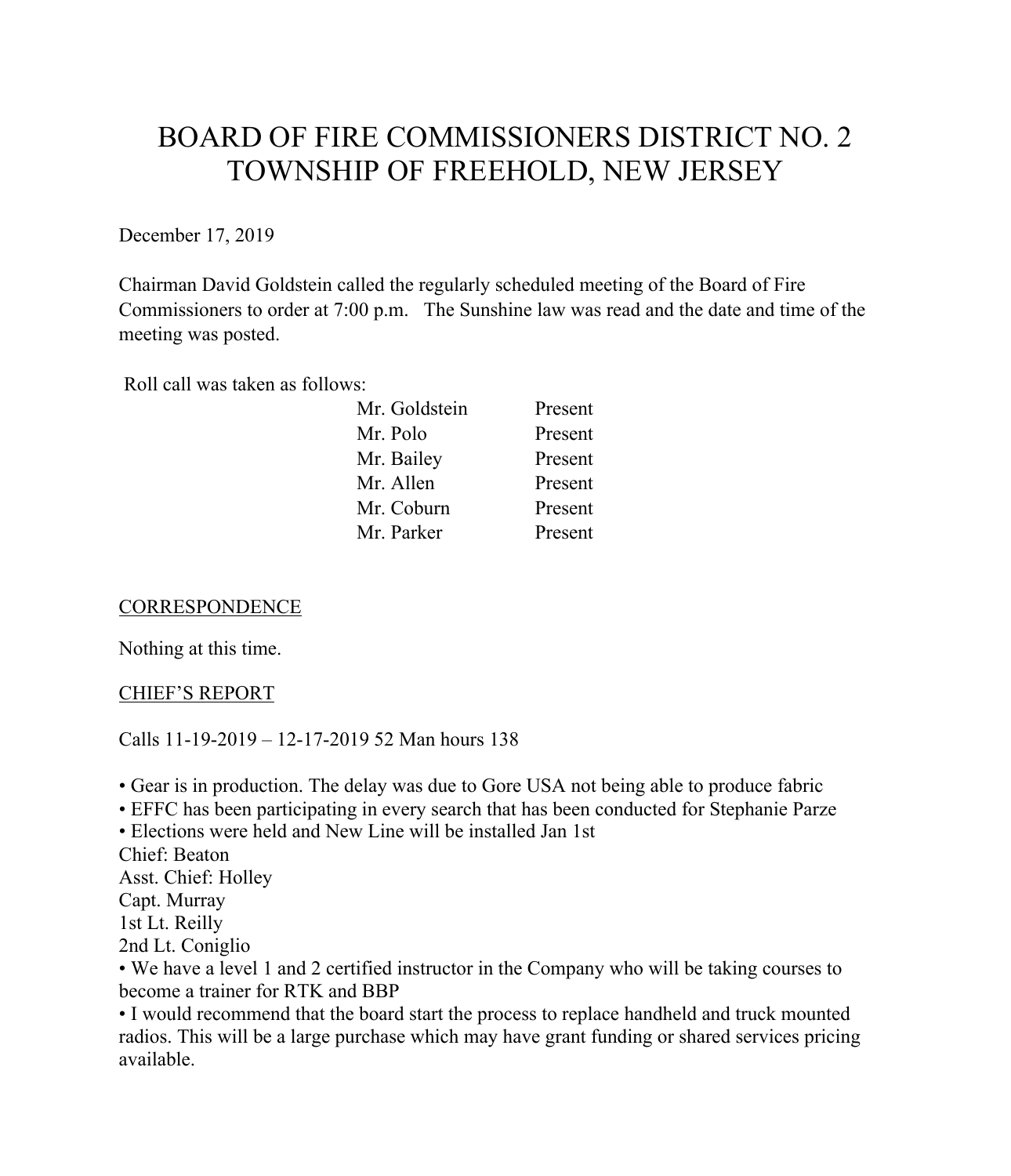• Recommendation is being made that the Board set a policy that in the event both Chiefs are unavailable that the Chief's Vehicles will not be assigned to Lt's. The Board will discuss further.

Mr. Allen made a motion to purchase 3 new portable radios, not to exceed \$27,850, Mr. Bailey 2<sup>nd</sup> the motion, roll was called, Board Approved.

## RADIO AND ALARM

In coming Captain, Michael Murray will be attending all the meeting pertaining to the new radio system at the county.

#### BUILDINGS

Daniels Way DNR heating is done being installed.

Pond Rd- the part for the heater was ordered and will be fixed.

Pond Rd- another leak from the roof was discovered, A-top to do another inspection on the roof and Mr. Polo is calling Phil DiNoona from Design Plus to come and inspect also.

Daniels Way- NJ Doorworks is coming on Friday to fix the bay doors.

#### **INSURANCE**

Renewals are due for the member's benefits.

LOSAP's surplice of \$38,000 will go back into the fund.

#### MAINTENANCE

Nothing at this time.

#### OLD BUSINESS

Mr. Allen spoke to Mr. Reiburg about getting him the information on the RFID system.

Chief vehicle- the only vehicles that are available at this time are the 2021 Tahoe and Suburban and they won't be available to order until July, Board approved to wait until July to order.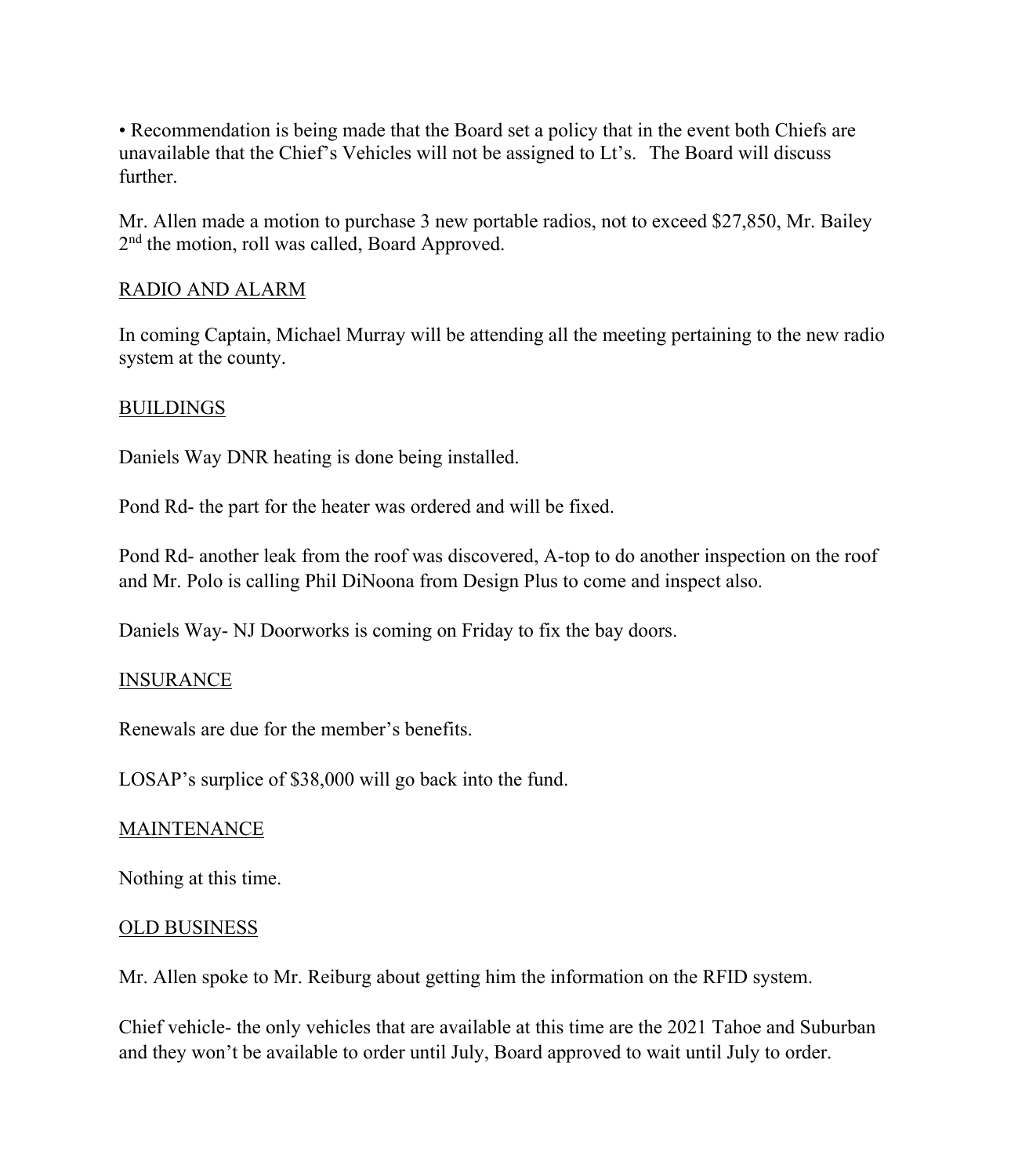## NEW BUSINESS

Special Election results from December 10, 2019- won in 17 to 0, Mr. Allen made a motion to accept the Resolution for the Amendment for the \$150,000.00 for the concrete work for a new apron at Daniels Way firehouse, 2nd by Mr. Goldstein.

## **TREASURER**

Checking Account: \$940.49 Savings Account: \$1,151,808.44 CD Account: \$1,049,837.18

| Check# |                                | <u>Amount</u>  |
|--------|--------------------------------|----------------|
| 11131  | JCP&L                          | \$<br>434.11   |
| 11132  | <b>NJNG</b>                    | \$<br>827.38   |
| 11133  | Optimum                        | \$<br>571.60   |
| 11134  | <b>VFIS</b>                    | \$38,000.00    |
| 11135  | <b>Staples</b>                 | \$<br>175.96   |
| 11136  | Verizon                        | \$<br>451.65   |
| 11137  | Buchanan, Ingersoll, Rooney    | \$<br>1,899.00 |
| 11138  | <b>East Freehold Firehouse</b> | \$31,250.00    |
| 11139  | Dennis Polo                    | \$2,500.00     |
| 11140  | <b>Ryan Bailey</b>             | 2,000.00<br>\$ |
| 11141  | Jeffrey Allen                  | 2,000.00<br>\$ |
| 11142  | David Goldstein                | \$<br>2,000.00 |
| 11143  | Patrick Coburn                 | 2,000.00<br>\$ |
| 11144  | Township of Freehold           | \$<br>418.28   |
| 11145  | NJ Fire Equipment              | \$<br>392.00   |
| 11146  | Township of Freehold           | \$<br>54.64    |
| 11147  | U.S. Grounds                   | \$<br>554.07   |
| 11148  | County of Monmouth             | \$<br>586.54   |
| 11149  | Holmes and McDowell            | \$41,316.49    |
| 11150  | Hartford Insurance             | \$21,313.00    |
| 11151  | Ocean B-Safe                   | \$<br>444.96   |
| 11152  | <b>U.S. Postal</b>             | \$<br>134.00   |
| 11153  | Misstate Mobile                | \$<br>247.50   |
| 11154  | Joseph Chiusano                | \$<br>100.00   |
| 11155  | <b>Roux Associates</b>         | \$<br>103.66   |
| 11156  | Netlink                        | \$<br>1,610.00 |
| 11157  | Netlink                        | \$<br>1,194.00 |
| 11158  | D n R Heating                  | \$<br>3,750.00 |
| 11159  | Tomar                          | \$<br>62.89    |